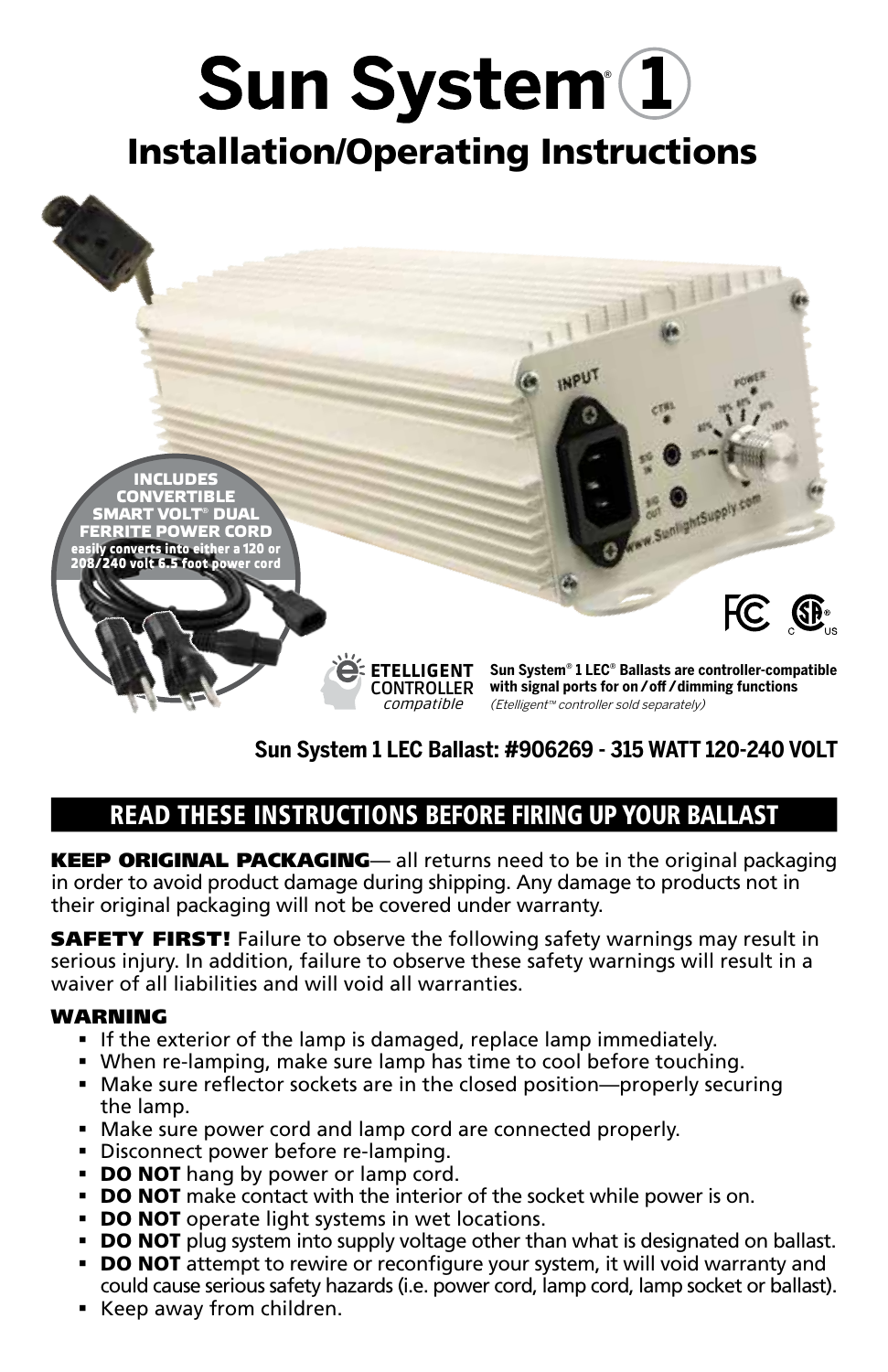#### SAFETY FIRST!

- **DO NOT** alter or modify this unit in any way. It may cause bodily injury or death as this is a high power electrical device.
- **DO NOT** submerse in water or splash water on the unit.
- **DO NOT** plug or unplug the lamp cord while the ballast is energized.

These high performance, high frequency electronic ballasts are extremely efficient. They have a high power factor and high luminous efficacy. It's stable performance creates constant power output even when power fluctuates (power surge). Short circuit protection technology prevents damage to the lamp and other ballasts connected to the same circuit.

#### 1. INSTALLATION PROCEDURE

- **DO NOT** alter or modify the electronic ballast in any way. Not only may it damage the unit, it will void the warranty.
- Lamp power rating must match electronic ballast power rating.



- Power Factor (cosø):  $\geq 0.97$
- Ambient Temp: 50˚F to 120˚F
- Total Harmonic Distortion: (THD): < 10.0%

#### 3. NOTES

- This Sun System One LEC Electronic Ballast is designed to operate 315 Watt Ceramic Metal Halide lamps.
- This unit offers short-circuit and power fluctuation.
- Features internal built-in circuit breaker.

240V WIRING - VERY IMPORTANT! All digital ballasts may malfunction if the 240V circuit has a neutral. The input for the ballast is 2 HOT WIRES and 1 GROUND WIRE. If you are using a light controller ONLY bring a ground wire and two hot leads from your electrical panels.

**HOT RESTRIKE** - The Sun System One features a hot restrike function to protect the lamp and ballast. This function allows the ballast to reignite the lamp once it has cooled. In the event of a power interruption or failed ignition the ballast will wait one minute and attempt to restart the lamp. If the lamp does not ignite at that time it will make four more attempts in five minute intervals. If the ballast has ran though the complete sequence (1 minute -5 minutes -5 minutes -5 minutes -5 minutes) the ballast will go into a locked mode. The ballast will not begin the ignition sequence again until it has been disconnected from power. This can be achieved by unplugging the ballast and plugging it back in or waiting until the next set timer cycle. Do not unplug the ballast until it has completed the full twenty-six minute sequence.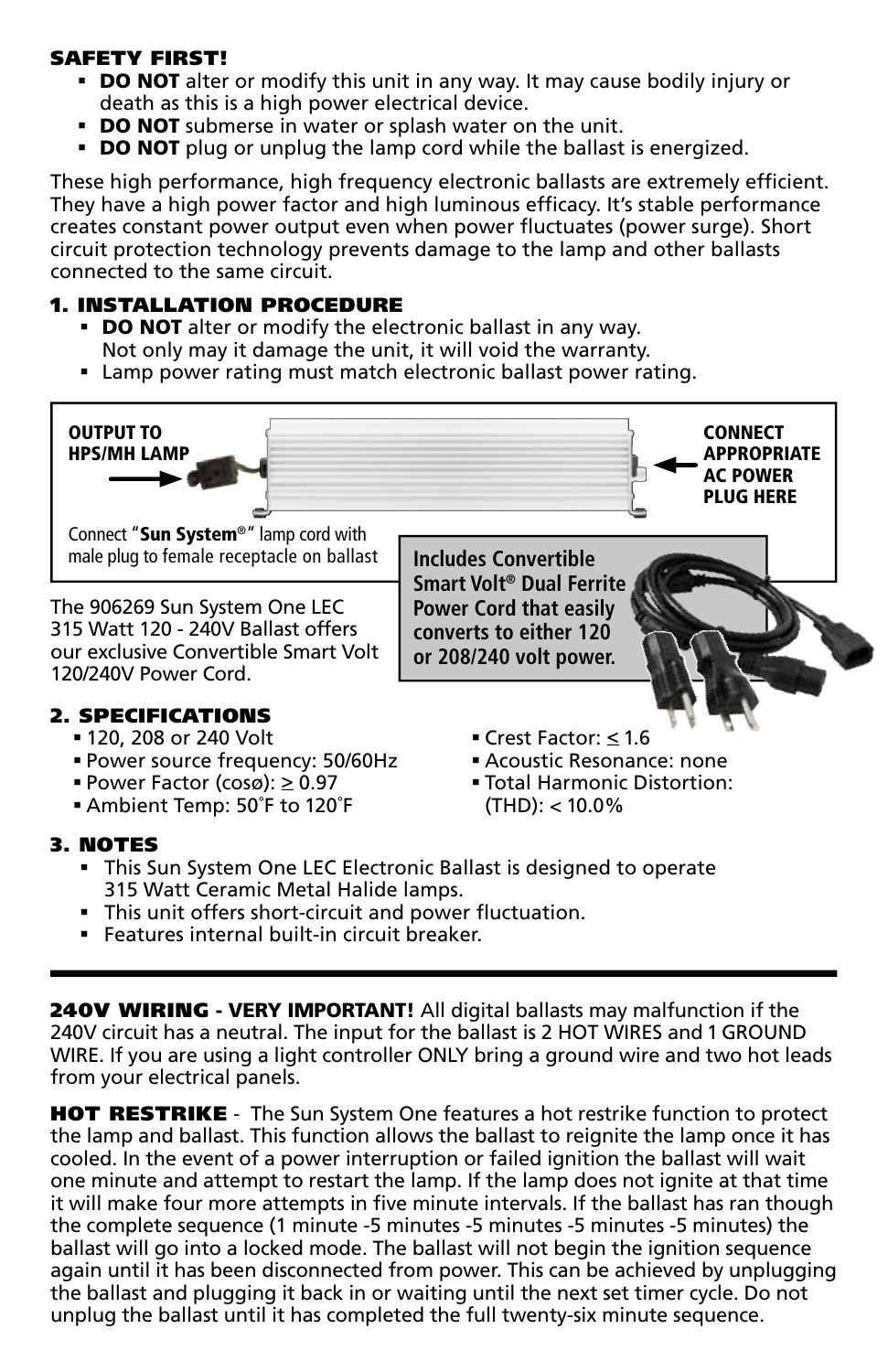**LAMP REPLACEMENT** - Be sure to disconnect the power source before changing lamps. Always use a 315 watt Ceramic Metal Halide lamp (ANSI C182/0 or C182).

MOUNTING LOCATION - DO NOT install ballasts in areas of high heat, such as an attic or a closed closet. **DO NOT** mount the ballast to the reflector or blow exhaust air over them. **DO NOT** stack ballasts on top of each other. **DO NOT** allow contact with water. Mount units at least six inches apart. If a unit has any leaking resin, please relocate to a cooler area or place a fan near the ballasts.

TIMER BOX - If you are connecting a 240 V ballast to a timer box, please make sure that it cuts off both legs when timer is switched off. If you continue to supply 120 V to your ballast when the timer is switched off, it may damage your ballast.

**ERROR CODES** - If the ballast encounters any abnormal conditions the built in self-diagnostic feature will display easily identifiable error codes. Error codes can be identified by the number of flashes made by the green LED marked "turbo".

- **1 Flash = Ballast Protection:** This code means that the ballast has gone into a locked mode to protect itself. This may be followed by another code to help troubleshoot the cause.
- **2 Flash = Bad Lamp/Short Circuit:** This code means that the ballast has a bad connection somewhere between the ballast and lamp. Reasons can include a bad lamp, loose lamp, loose lamp cord, a short in the cord or reflector, or a short in the ballast receptacle.
- **3 Flash = Low Voltage:** This code means the power coming from the outlet to your ballast is not sufficient to power the unit.
- 4 Flash = Over Temperature: this code means the ballast has shut itself off due to overheating (>140° F).
- **5 Flash = Over Voltage:** This code means the power from the outlet to your ballast has exceeded the maximum allowed voltage.
- **6 Flash = Lamp Fault:** incorrect/non compatible lamp will not work with ballast. Lamp is EU standard.

**ETELLIGENT™ CONTROLLER KIT COMPATIBLE** - This ballast is controllercompatible with Sun System® 1 Ballast signal ports for wired control of the on/off/ dimming functions. The Sun System® 1 Etelligent™ Controller Kit #902245 (sold separately), allows up to 400 Sun System 1 ballasts to be daisy-chained together.